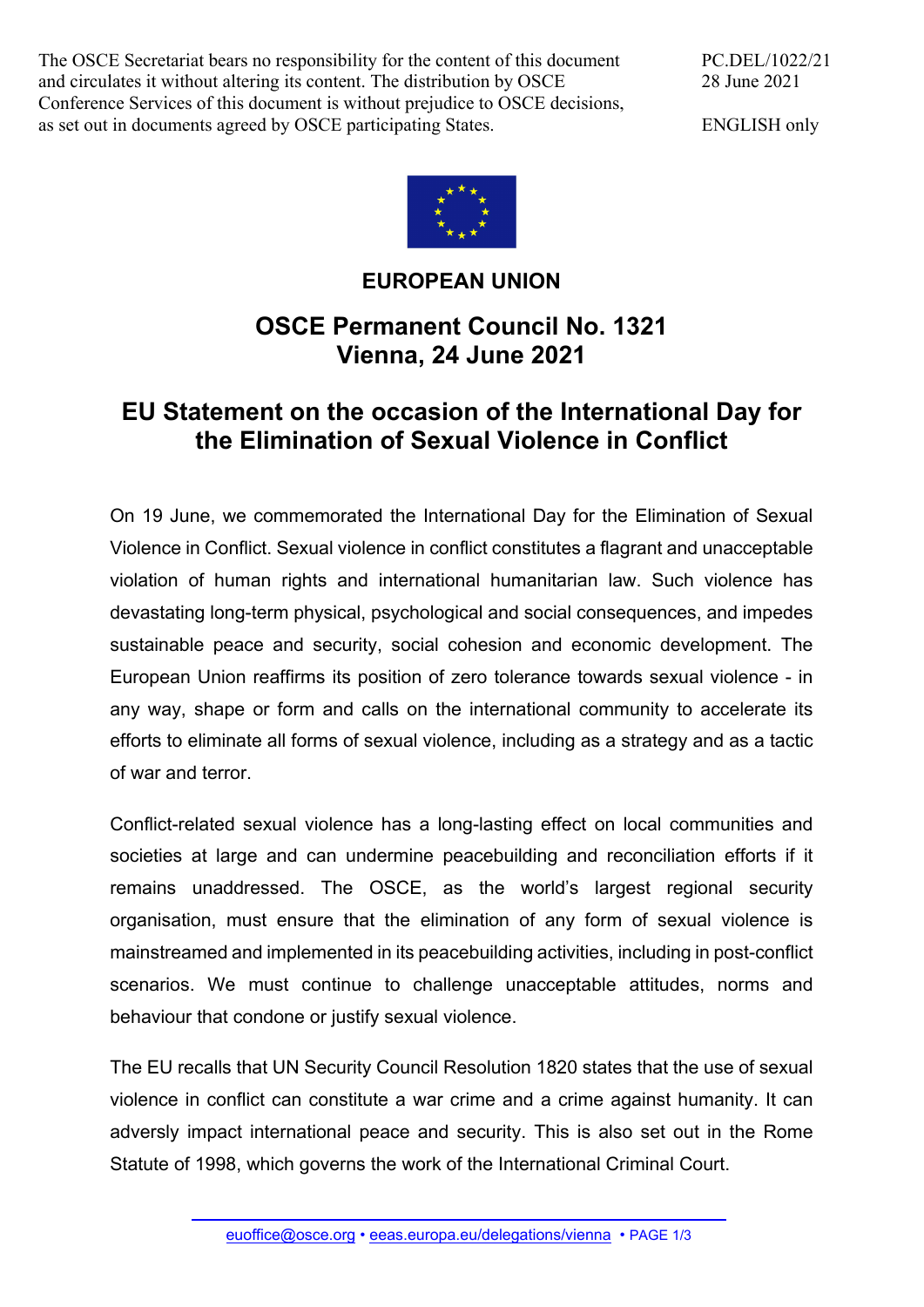The EU values, recognises and supports the important contribution of civil society and activists as well as women's organisations, and human rights defenders, who on a daily basis mobilize for this cause and are the true voices of change. The EU will continue working with these important partners. We look forward to the high-level meeting of the Generation Equality Forum in Paris from 30 June to 2 July, which provides an opportunity to accelerate the work to end sexual violence in peacetime, as well as during conflict by mobilizing states and other stakeholders.

It is concerning that fear and stigma prevent the vast majority of survivors of conflictrelated sexual violence from reporting it. Practitioners in the field estimate that for each conflict-related rape reported, 10-20 cases go undocumented. As stated by the UN Secretary General, we cannot allow this already underreported crime to slip further into the shadows. Victims must be heard as well as assisted and protected. This chronic underreporting has been compounded by COVID-19 containment measures. The pandemic amplified gender-based inequality and led to a global spike in gender-based violence - as recognized in the UN Secretary General report on conflict-related sexual violence. Lockdowns, curfews, quarantines, fears of contracting or transmitting the virus, mobility restrictions, and limited access to services and safe spaces, as shelters closed and clinics were repurposed for the pandemic response, added a layer of complexity to existing structural, institutional and sociocultural barriers to reporting. A gender-responsive and inclusive global recovery from COVID-19 should promote a new social contract in which no one is above the law, and no one beneath its protection.

All survivors and witnesses, in particular women and children, must be guaranteed protection, as well as access to comprehensive psychological, sexual and reproductive health care services. At the same time, we should not forget that also men and boys can be survivors of conflict-related sexual violence. Strengthening the accountability for these crimes is crucial. Prevention, protection and prosecution should be the driving forces of all our efforts. In this regard, we underline the importance of equal, full and meaningful participation of women in crisis response. Inclusive decision-making processes are vital in enabling comprehensive security for all.

We wish to underline the necessity for full and comprehensive implementation of Ministerial Council Decision No. 14/04 on the 2004 OSCE Action Plan for the